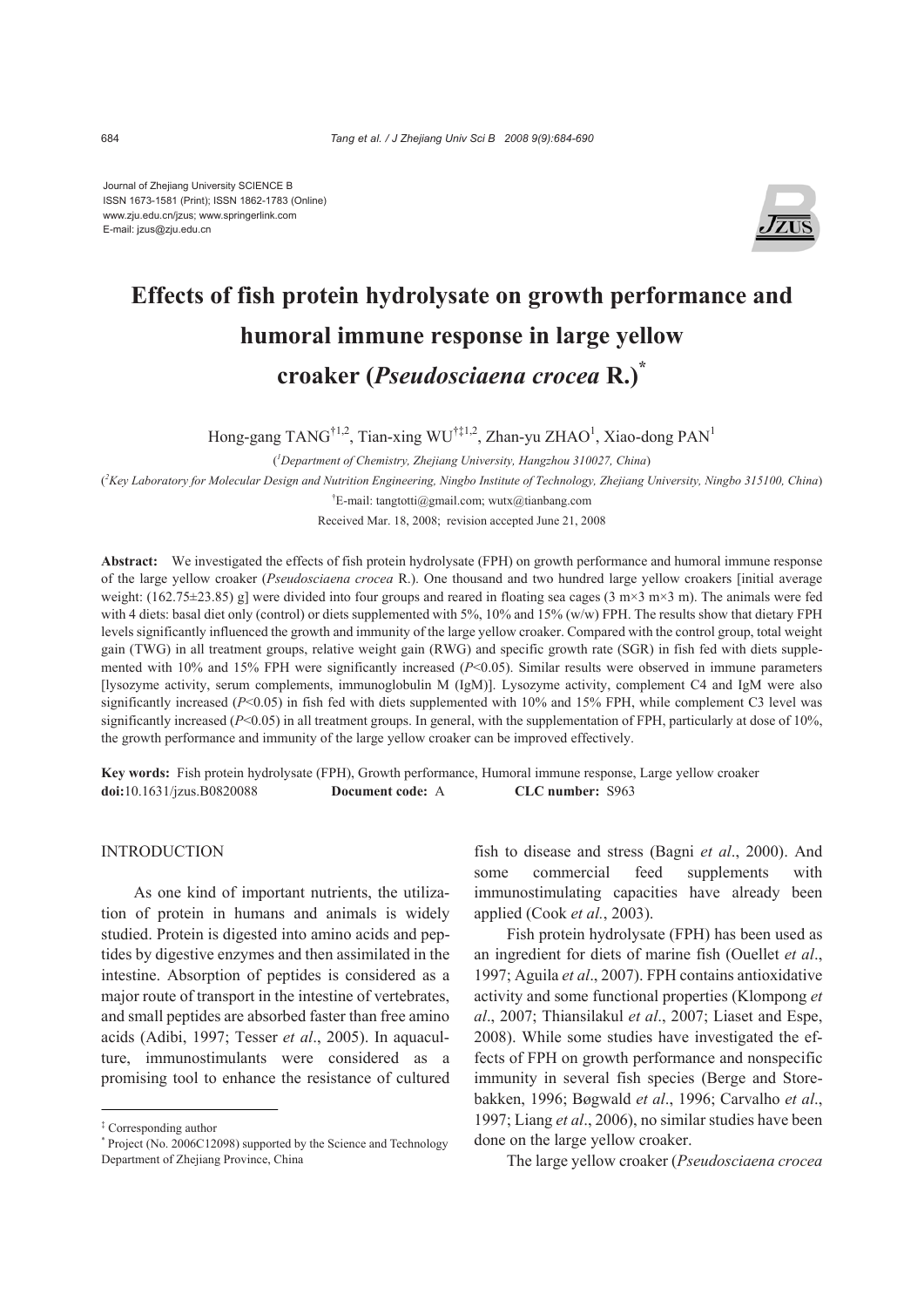R.) belongs to predatory fish species, and is one kind of economically important marine fish species in China. With high nutritive value and better flavor, it is popularly consumed by people in Zhejiang Province, China. Due to excessive harvest, the wild large yellow croaker has nearly been depleted prior to the 1980s, and been widely cultured in China since the success of artificial hatchery (Duan *et al*., 2001; Mai *et al*., 2006). The purpose of the present study was to evaluate the effects of dietary supplementation with FPH on growth performance and humoral immune response in the large yellow croaker.

# MATERIALS AND METHODS

## **Diets preparation**

FPH was produced by hydrolyzing tissues of pollock (*Theragra chalcogramma*) with Flavourzyme and Alcalase. By the method of Adler-Nissen (1986), degree of hydrolysis (DH) was calculated to be 45.5%. The water-soluble protein fraction was spray-dried and stored at 4 °C for further use. FPH contained 65.61% protein, 2.06% fat and 3.99% ashes (on dry matter basis).

The experimental diets were formulated to be equal in protein, lipid and ash. White fishmeal, soybean meal and protein powder of blood corpuscles were used for sources of protein, and fish oil and α-starch were used for non-protein energy. After mixed homogeneously, the ingredients were extruded to be dry pellets (6 mm in diameter). The components and proximate analysis of the diets are presented in Table 1.

## **Animals and rearing condition**

Large yellow croakers weighing (162.75±23.85) g were purchased from net-cage culture field in Ningbo, Zhejiang Province, China. They were acclimated for 2 weeks before the trial started. Then 1200 healthy, energetic fish were put into 12 cages (3  $m \times 3$  m $\times 3$  m) and divided into 4 groups. Each group was repeated in triplicates and each cage was stocked with 100 fish. Fish were fed twice daily (5:00 a.m. and 17:30 p.m.) to apparent satiation. The trial lasted for 8 weeks [water temperature  $(26.1 \pm 2.2)$  °C; salinity 33‰ to 35‰; dissolved oxygen content 6.6  $mg/L$ ].

|                  | Table 1 Formulation and proximate composition of ex- |  |  |  |
|------------------|------------------------------------------------------|--|--|--|
| perimental diets |                                                      |  |  |  |

| Formulation and                          | Content $(\%$ , w/w) |       |               |        |  |  |  |
|------------------------------------------|----------------------|-------|---------------|--------|--|--|--|
| composition                              | Diet 1               |       | Diet 2 Diet 3 | Diet 4 |  |  |  |
| Ingredients                              |                      |       |               |        |  |  |  |
| White fish meal                          | 65.0                 | 60.0  | 55.0          | 50.0   |  |  |  |
| Soybean meal                             | 4.5                  | 4.5   | 4.5           | 4.5    |  |  |  |
| $\alpha$ -starch                         | 17.0                 | 17.0  | 17.0          | 17.0   |  |  |  |
| Protein of blood powder                  | 1.8                  | 1.8   | 1.8           | 1.8    |  |  |  |
| Vitamin pre-mixture                      | 1.0                  | 1.0   | 1.0           | 1.0    |  |  |  |
| Mineral pre-mixture                      | 2.0                  | 2.0   | 2.0           | 2.0    |  |  |  |
| Cellulose                                | 0.2                  | 0.2   | 0.2           | 0.2    |  |  |  |
| Fish oil                                 | 8.5                  | 8.5   | 8.5           | 8.5    |  |  |  |
| Fish protein hydrolysate                 | $\theta$             | 5.0   | 10.0          | 15.0   |  |  |  |
| Proximate analysis (on dry matter basis) |                      |       |               |        |  |  |  |
| Protein                                  | 41.36                | 41.78 | 42.05         | 42.24  |  |  |  |
| Lipid                                    | 11.69                | 11.47 | 11.56         | 11.81  |  |  |  |
| Fiber                                    | 2.45                 | 2.38  | 2.64          | 2.57   |  |  |  |
| Ash                                      | 11.14                | 11.53 | 11.28         | 11.15  |  |  |  |

Note: Vitamin premix (mg/kg diet): Thiamin 25, riboflavin 45, pyridoxine HCl 20, vitamin  $B_{12}$  0.1, vitamin  $K_3$  10, inositol 800, pantothenic acid 60, niacin acid 200, folic acid 20, biotin 1120, retinol acetate 32, cholecalciferol 5, α-2-tocopherol 120, ascorbic acid 2000; Mineral premix (mg/kg diet): NaF 2, KI 0.8, CoCl<sub>2</sub>·6H<sub>2</sub>O 50, CuSO4·5H2O 10, FeSO4·H2O 80, ZnSO4·H2O 50, MnSO4·H2O 60, MgSO4·7H2O 1200, NaCl 100

#### **Growth performance**

At the beginning and end of the trial, the animals were fasted for 24 h and their weights were determined. Growth performance was expressed as the total weight gain (TWG), relative weight gain (RWG) and specific growth rate (SGR). The calculation formulas were as follows:

> $TWG$  (g)= $W_t$ − $W_i$ , *RWG* (%)= $(W_t - W_i) \times 100/W_i$ , *SGR* (%)= $(\ln W_t - \ln W_i) \times 100/d$ ,

where  $W_i$  and  $W_t$  are the initial and final mean weights (g), respectively, and *d* represents the number of feeding days.

## **Blood sampling**

At the termination of the trial, nine fish per group (three fish randomly captured from each cage) were sampled. Blood was sampled from the caudal vein of the individual fish after anaesthetization. The whole blood was collected in a syringe, allowed to clot for 1 h in microtubes at room temperature and followed by 5 h at 4 °C, and then serum was harvested by centri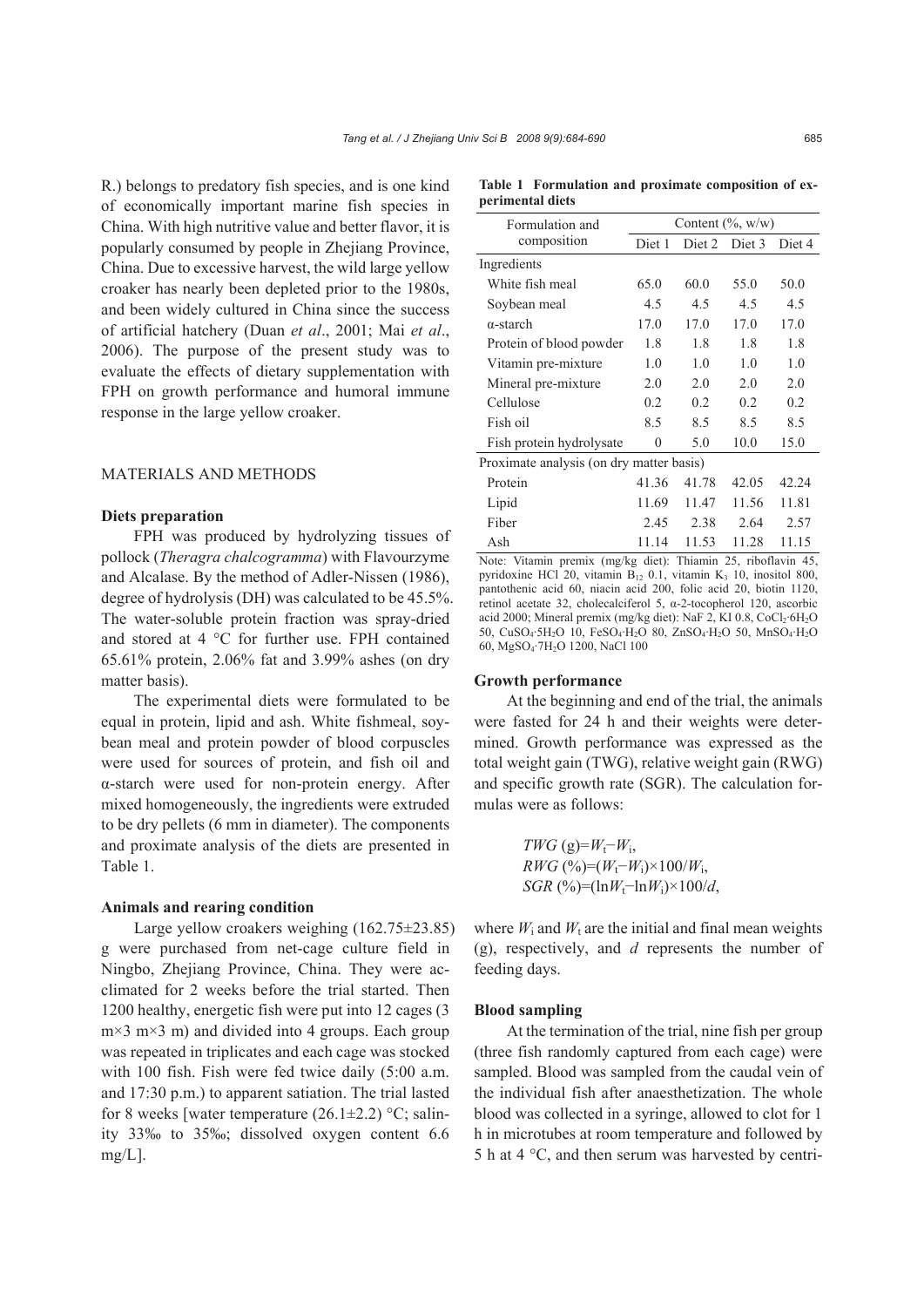fuging at  $1500 \times g$  for 5 min at 4 °C. All serum samples were preserved at −20 °C prior to analysis.

### **Detection of lysozyme**

Lysozyme activity in the serum was measured with spectrophotometry based on lysis of freezerdried particles of *Micrococcus lysodeikticus* (Sigma Chemical Co., USA) (Ellis, 1990; Alcorn *et al*., 2002). One unit of enzyme activity was defined as the amount of enzyme causing a decrease in absorbance of 0.001 per min per ml serum.

# **Detection of total immunoglobulin M (IgM)**

Total IgM was determined following the method of Siwicki and Anderson (1993). The assay was based on the measurement of total protein contents in plasma using a micro protein determination method (C-690; Sigma) prior to and after precipitating down the IgM molecules employing a  $12\%$  (w/v) solution of polyethyleneglycol (Sigma). The difference in the protein contents was considered as the IgM content.

## **Detection of serum complements (C3 and C4)**

The method of immunoturbidimetry (Jiancheng Institute of Biotechnology, Nanjing, China) was adopted in the assay for serum complement level. C3 and C4 in serum samples were mixed with the antibody afforded by the kits, and then an antigen-antibody complex was produced. The optical density (OD) value was measured at 340 nm. Compared with the values of the standards from the kits, C3 and C4 contents were calculated in μg/ml.

#### **Statistical analysis**

All data were analyzed by one-way analysis of variance (ANOVA) using the software of the SPSS 11.0 for Windows. When ANOVA identified differences among groups, multiple comparisons among means were made using Duncan's new multiple-range test. The results are presented as mean±*SD*, and probabilities of *P*<0.05 were considered significant.

# RESULTS

# **Growth performance**

As shown in Table 2, FPH supplemented to the

diet could increase the TWG, RWG and SGR of large yellow croakers. Fish fed with Diet 1 (basal diet) showed the lowest TWG  $[(83.55 \pm 15.18)$  g], RWG  $[(51.63 \pm 8.63)\%]$  and SGR  $[(0.74 \pm 0.1)\%]$ . The highest TWG [(101.9±11.89) g], RWG [(62.41±7.62)%] and SGR  $[(0.86 \pm 0.08)\%]$  were recorded in the fish fed with Diet 3 containing 10% (w/w) FPH.

**Table 2 Effects of FPH on TWG, RWG and SGR in large yellow croakers**

| Group             | $TWG$ (g)                       | $RWG \, (\%)$                  | $SGR$ $(\% )$                 |
|-------------------|---------------------------------|--------------------------------|-------------------------------|
| Diet 1            | $83.55 \pm 15.18^a$             | 51.63 $\pm$ 8.63 <sup>a</sup>  | $0.74 \pm 0.10^a$             |
| Diet <sub>2</sub> | 91.05 $\pm$ 5.61 <sup>b</sup>   | 55.84 $\pm$ 5.41 <sup>ac</sup> | $0.79 \pm 0.06$ <sup>ac</sup> |
| Diet 3            | $101.90 \pm 11.89$ <sup>c</sup> | $62.41 \pm 7.62^b$             | $0.86 \pm 0.08^b$             |
| Diet <sub>4</sub> | 93.24 $\pm$ 13.40 <sup>b</sup>  | 58.06 $\pm$ 9.00 <sup>bc</sup> | $0.81 \pm 0.10^{bc}$          |

Note: FPH: Fish protein hydrolysate; TWG: Total weight gain; RWG: Relative weight gain; SGR: Specific growth rate; Values (mean±*SD*) in the same column sharing the same superscript letter are not significantly different (*P*>0.05)

#### **Lysozyme activity**

The effects of FPH on the lysozyme activity of serum in large yellow croakers were shown in Fig.1. No significant difference was observed between fish fed with Diets 1 and 2. The lysozyme activities in fish fed with Diets 3 and 4 were significantly higher than those in fish fed with Diets 1 and 2  $(P<0.05)$ .



**Fig.1 Effects of fish protein hydrolysate (FPH) on the lysozyme activity of serum in large yellow croakers. Each bar represents mean±***SD***. Different letters stand**

## **Complement level**

It was found that the levels of serum complements in large yellow croakers were significantly influenced by FPH. As shown in Fig.2a, C3 levels in Diets 2~4 were all significantly higher than that in Diet 1 (*P*<0.05). As shown in Fig.2b, C4 levels in Diets 3 and 4 were significantly higher than those in Diets 1 and 2 (*P*<0.05).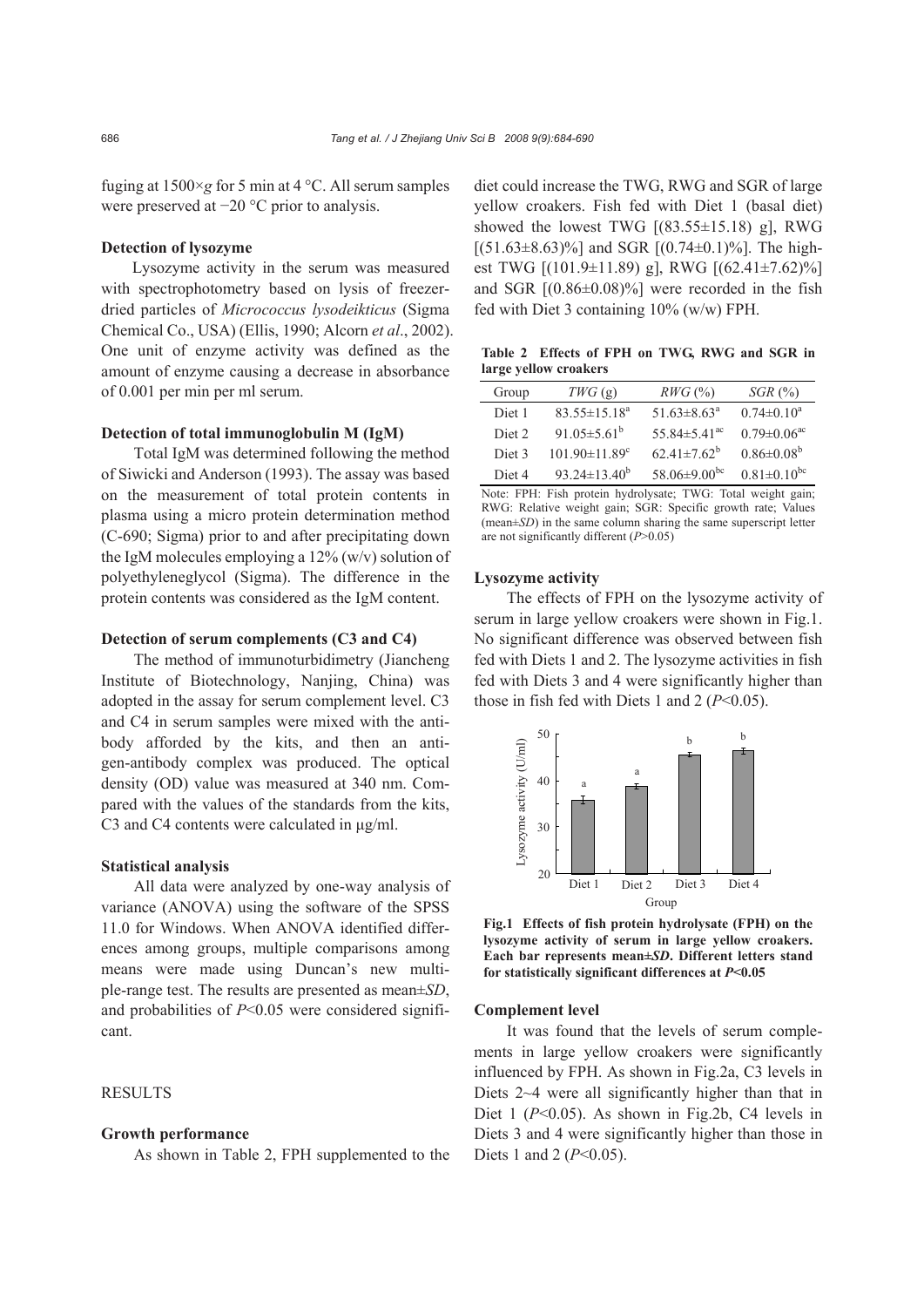

**Fig.2 Effects of fish protein hydrolysate (FPH) on the serum complements of large yellow croakers. Each bar represents mean±***SD***. Different letters stand for statistically significant differences at** *P***<0.05** 

#### **Total serum IgM**

FPH had a notable influence on total serum IgM level of large yellow croakers (Fig.3). Total serum IgM levels were significantly higher in Diets 3 and 4 and peaked at (418±4) μg/ml for Diet 4, while there were no significant differences observed between Diets 1 and 2 treatments and between Diets 3 and 4 treatments.



**Fig.3 Effects of fish protein hydrolysate (FPH) on total serum IgM level of large yellow croakers. Each bar represents mean±***SD***. Different letters stand for statis-**

# DISCUSSION AND CONCLUSION

Previous studies have shown that diets supplemented with FPH can improve growth performance of fish species (Berge and Storebakken, 1996; Carvalho *et al*., 1997; Refstie *et al*., 2004). In contrast, other study reported that protein hydrolysate cannot serve as an efficient dietary component (Kolkovski and Tandler, 2000). Positive results were observed in this study, growth performance of the large yellow croaker was improved by supplement with different doses of FPH to basal diets. Bitter flavor in FPH, caused by soluble peptides with a high content of amino acids with hydrophobic functional groups, may be controlled by the hydrolytic enzymes and separation methods (Refstie *et al.*, 2004). The major causes for positive effects of FPH on fish are high palatability stimulating digestive enzymes and channeling more biomass production (Cahu *et al*., 1999; Oliva-Teles *et al*., 1999; Aguila *et al*., 2007).

In seawater as well as in fresh water species, the best results were obtained by using a moderate level of hydrolysate, while high levels depressed fish development (Cahu *et al*., 1999). In this study, growth performance of fish fed with Diet 3 was better than that of fish fed with Diet 4. It might have been caused by the bitterness of FPH, so moderate level of supplement is necessary.

Lysozyme and complements are important indices of nonspecific immunity in fish (Murray *et al*., 2003). Lysozyme is one of the major components in the immune defense system in both invertebrates and vertebrates (Song *et al*., 2006). It is known to act as a nonspecific immune mediator against parasitic, bacterial and viral infections, and in response to infection its activity is found to increase in fish blood (Puangkaew *et al*., 2004). In the present study, 10% and 15% (w/w) FPH in the diet could enhance the lysozyme activity of the large yellow croaker effectively. The results are in agreement with the previous study in sea bass (Liang *et al*., 2006).

Complement, an important component of the innate immune system, plays important roles in immune surveillance and clearance of invading pathogens. It has been demonstrated that fish complement can lyse foreign cells and opsonize foreign organisms for destruction by phagocytes (Gasque, 2004). There are also indications that complement fragments participate in inflammatory reactions (Holland and Lambris, 2002). The present results show that three doses of FPH in the diet could increase serum C3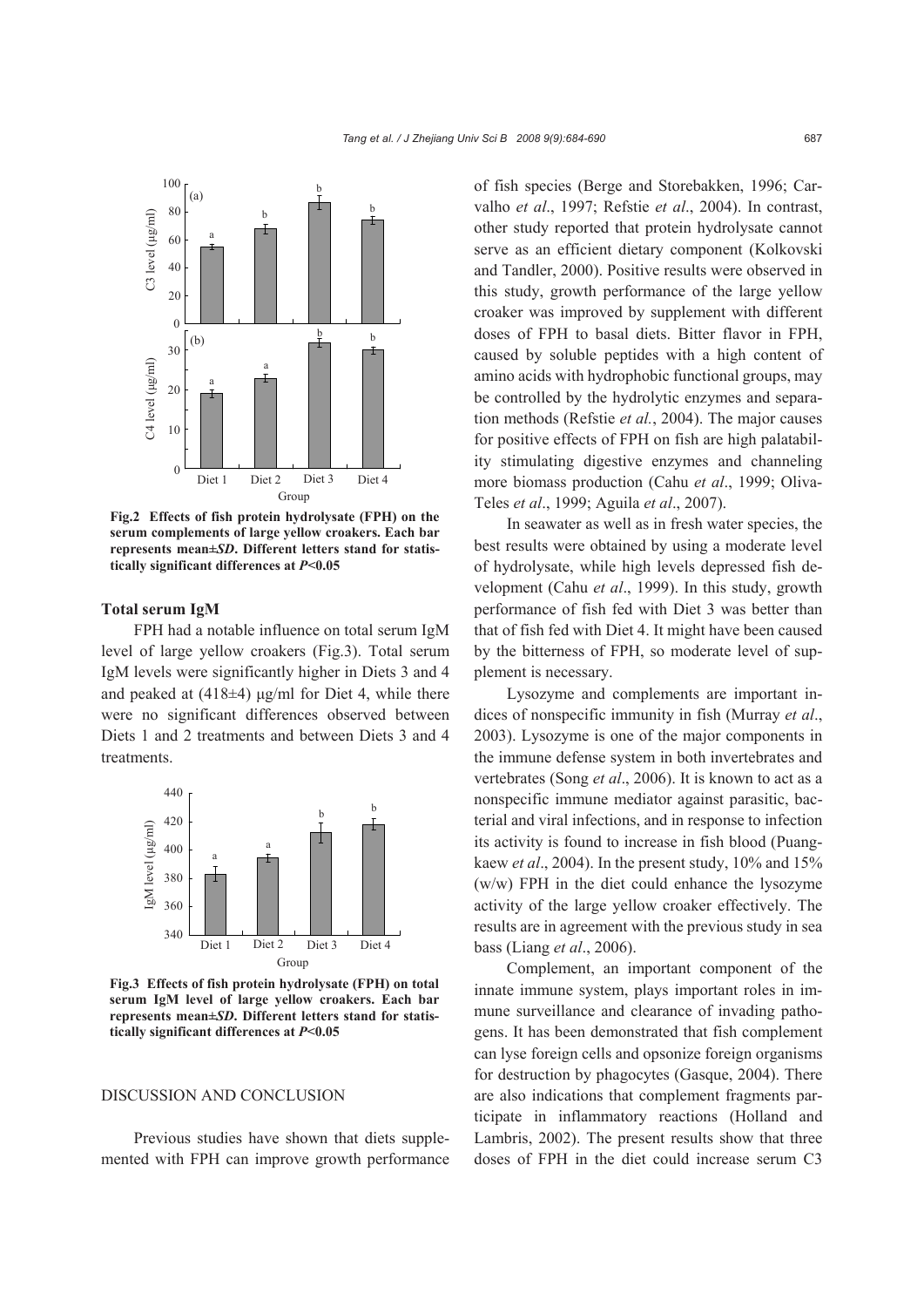level significantly. The complement C4 level in serum of fish fed with diets supplemented with 10% and 15% (w/w) FPH was observed to be significantly higher.

Immunoglobulins are well recognized to provide protection in animals and humans against various diseases. IgM is a major component of the teleost humoral immune system (Watts *et al*., 2001; Cuesta *et al*., 2004). IgM is present in blood and other body fluids, and plays a role as an immune effector molecule (Ross *et al*., 1998). Total serum IgM levels of fish fed with the assayed immunostimulantsupplemented diets were statistically higher than those of fish fed with a non-supplemented diet (Cuesta *et al*., 2004). In the present study, compared with fish fed with basal diet, the large yellow croaker fed with diets supplemented with 10% and 15% FPH contained significantly higher levels of total serum IgM.

It is reported that dietary protein can influence immune system of crustacea (Bachère, 2000; Pascual *et al*., 2004). The inclusion of FPH in diet may afford more sufficient digestible protein which could be impacted better into the immune system of fish. Furthermore, fish proteins are likely to contain a large amount of bioactive sequences and constitute a potential reservoir for potent immunomodulators (Duarte *et al*., 2006). Biologically active peptides with immunostimulating and antibacterial properties can be produced during the hydrolyzing procedure (Bøgwald *et al*., 1996; Kotzamanis *et al*., 2007). We assume that FPH used in this study contains such bioactive peptides. In the current work, no significant effects were observed in large yellow croakers fed with Diet 2. It may be due to the deficient contents of digestible protein and bioactive peptides.

Peptides with different molecular weight were mixed together in FPH. Further research is required to determine the components and their concentrations. And it is also necessary to evaluate the effects of size-fractionated FPH on large yellow croakers. From the results of this feeding trial, it is concluded that growth performance and immune parameters of the large yellow croaker can be improved by supplementing FPH to basal diets, and that 10% (w/w) FPH gives the best results.

#### **References**

- Adibi, S.A., 1997. The oligopeptide transporter (Pept-1) in human intestine: biology and function. *Gastroenterology*, **113**(1):332-340. [doi:10.1016/S0016-5085(97)70112-4]
- Adler-Nissen, J., 1986. Enzymatic Hydrolysis of Food Proteins. Elsevier Applied Science Publishers, New York.
- Aguila, J., Cuzon, G., Pascual, C., Dominguesd, P.M., Gaxiolac, G., Sánchezc, A., Maldonadoe, T., Rosas, C., 2007. The effects of fish hydrolysate (CPSP) level on *Octopus maya* (Voss and Solis) diet: digestive enzyme activity, blood metabolites, and energy balance. *Aquaculture*, **273**(4):641-655. [doi:10.1016/j.aquaculture.2007. 07.010]
- Alcorn, S.W., Murray, A.L., Pascho, R.J., 2002. Effects of rearing temperature on immune functions in sockeye salmon (*Oncorhynchus nerka*). *Fish Shellfish Immunol.*, **12**(4):303-334. [doi:10.1006/fsim.2001.0373]
- Bachère, E., 2000. Shrimp immunity and disease control. *Aquaculture*, **191**(1-3):3-11. [doi:10.1016/S0044-8486(00) 00413-0]
- Bagni, M., Archetti, L., Amadori, M., Marino, G., 2000. Effect of long-term administration of an immunostimulant diet on innate immunity in sea bass (*Dicentrarchus labrax*). *J. Vet. Med. B*, **47**(10):745-751. [doi:10.1046/j.1439-0450. 2000.00412.x]
- Berge, G.M., Storebakken, T., 1996. Fish protein hydrolyzate in starter diets for Atlantic salmon (*Salmo salar*) fry. *Aquaculture*, **145**(1-4):205-212. [doi:10.1016/S0044-84 86(96)01355-5]
- Bøgwald, J., Dalmo, R., Leifson, R.M., Stenbern, E., GildBerg, A., 1996. The stimulatory effect of a muscle protein hydrolysate from Atlantic cod, *Gadus morhua* L. on Atlantic salmon, *Salmo salar* L., head kidney leucocytes. *Fish Shellfish Immunol.*, **6**(1):3-16. [doi:10.1006/fsim.1996. 0002]
- Cahu, C.L., Zambonino Infante, J.L., Quazuguel, P., Le Gall, M.M., 1999. Protein hydrolysate vs. fish meal in compound diets for 10-day old sea bass *Dicentrarchus labrax* larvae. *Aquaculture*, **171**(1-2):109-119. [doi:10.1016/S00 44-8486(98)00428-1]
- Carvalho, A.P., Escaffre, A.M., Oliva Teles, A., Bergot, P., 1997. First feeding of common carp larvae on diets with high levels of protein hydrolysates. *Aquac. Int.*, **5**(4): 361-367. [doi:10.1023/A:1018368208323]
- Cook, M.T., Hayball, P.J., Hutchinson, W., Nowak, B.F., Hayball, J.D., 2003. Administration of a commercial immunostimulant preparation, EcoActiva<sup>TM</sup> as a feed supplement enhances macrophage respiratory burst and the growth rate of snapper (*Pagrus auratus*, Sparidae (Bloch and Schneider)) in winter. *Fish Shellfish Immunol.*, **14**(4):333-345. [doi:10.1006/fsim.2002.0441]
- Cuesta, A., Meseguer, J., Esteban, M.A., 2004. Total serum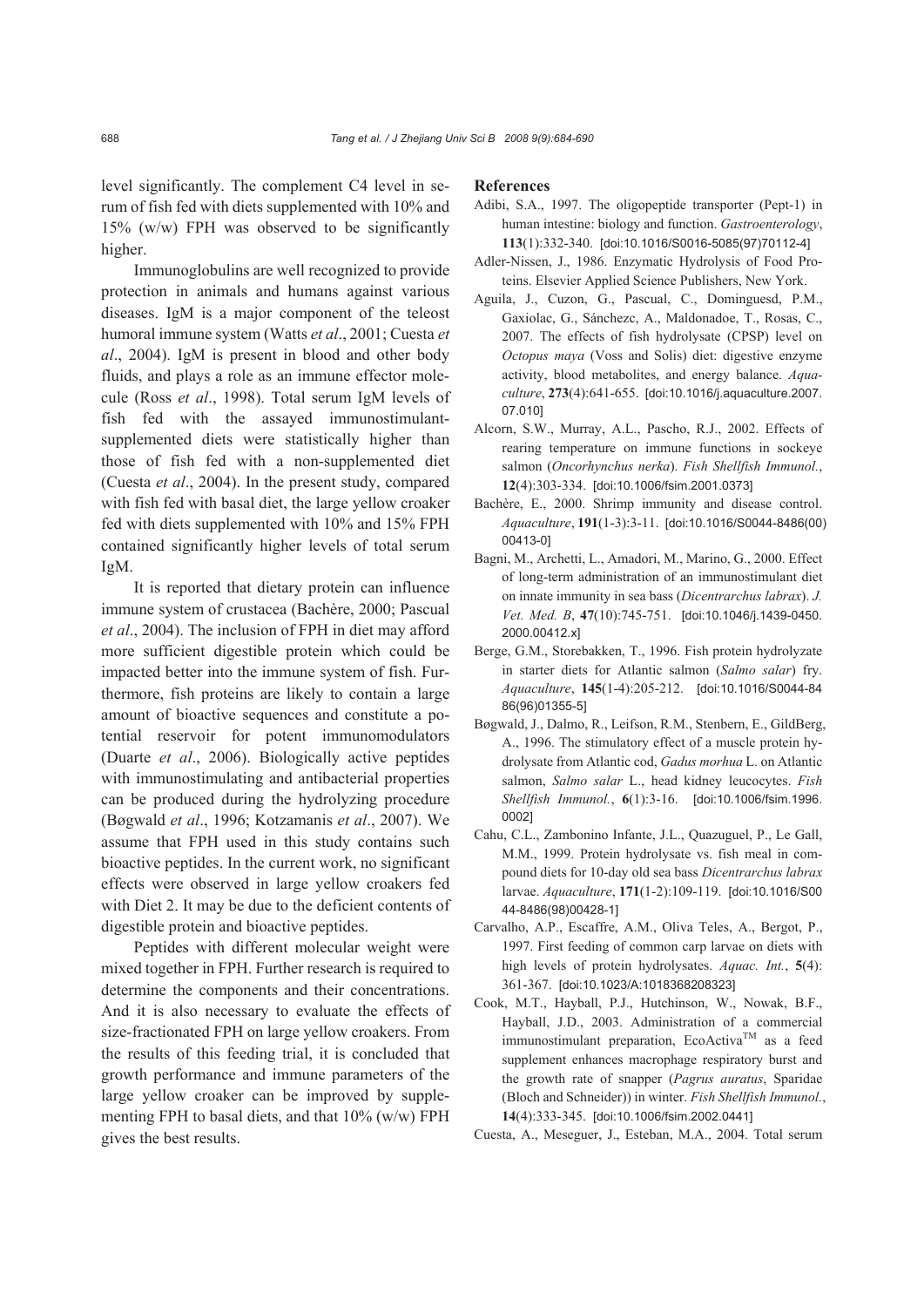immunoglobulin M levels are affected by immunomodulators in seabream (*Sparus aurata* L.). *Vet. Immunol. Immunopathol.*, **101**(3-4):203-210. [doi:10.1016/j.vetimm. 2004.04.021]

- Duan, Q., Mai, K., Zhong, H., Si, L., Wang, X., 2001. Studies on the nutrition of the large yellow croaker, *Pseudosciaena crocea* R. I: growth response to graded levels of dietary protein and lipid. *Aquac. Res.*, **32**(Suppl. 1):46-52. [doi:10.1046/j.1355-557x.2001.00048.x]
- Duarte, J., Vinderola, G., Ritz, B., Perdigón, G., Matar, C., 2006. Immunomodulating capacity of commercial fish protein hydrolysate for diet supplementation. *Immunobiology*, **211**(5):341-350. [doi:10.1016/j.imbio.2005.12.002]
- Ellis, A.E., 1990. Lysozyme Assays. *In*: Stolen, J.S., Fletcher, D.P., Anderson, B.S., Roberson, B.S. (Eds.), Techniques in Fish Immunology. SOS Publications, Fair Haven, USA, p.101-103.
- Gasque, P., 2004. Complement: a unique innate immune sensor for danger signals. *Mol. Immunol.*, **41**(11):1089-1098. [doi:10.1016/j.molimm.2004.06.011]
- Holland, M.C.H., Lambris, J.D., 2002. The complement system in teleosts. *Fish Shellfish Immunol.*, **12**(5):399-420. [doi:10.1006/fsim.2001.0408]
- Klompong, V., Benjakul, S., Kantachote, D., Shahidi, F., 2007. Antioxidative activity and functional properties of protein hydrolysate of yellow stripe trevally (*Selaroides leptolepis*) as influenced by the degree of hydrolysis and enzyme type. *Food Chem.*, **102**(4):1317-1327. [doi:10.1016/j. foodchem.2006.07.016]
- Kolkovski, S., Tandler, A., 2000. The use of squid protein hydrolysate as a protein source in microdiets for gilthead seabream *Sparus aurata* larvae. *Aquac. Nutr.*, **6**(1):11-15. [doi:10.1046/j.1365-2095.2000.00125.x]
- Kotzamanis, Y.P., Gisbert, E., Gatesoupe, F.J., Zambonino Infante, J., Cahu, C., 2007. Effects of different dietary levels of fish protein hydrolysates on growth, digestive enzymes, gut microbiota, and resistance to *Vibrio anguillarum* in European sea bass (*Dicentrarchus labrax*) larvae. *Comp. Biochem. Physiol., Part A Mol. Integr. Physiol.*, **147**(1):205-214. [doi:10.1016/j.cbpa.2006.12. 037]
- Liang, M., Wang, J., Chang, Q., Mai, K., 2006. Effects of different levels of fish protein hydrolysate in the diet on the nonspecific immunity of Japanese sea bass, *Lateolabrax japonicus* (Cuvieret Valenciennes, 1928). *Aquac. Res.*, **37**(1):102-106. [doi:10.1111/j.1365-2109.2005.013 92.x]
- Liaset, B., Espe, M., 2008. Nutritional composition of soluble and insoluble fractions obtained by enzymatic hydrolysis of fish-raw materials. *Process Biochem.*, **43**(1):42-48. [doi:10.1016/j.procbio.2007.10.007]
- Mai, K., Wan, J., Ai, Q., Xu, W., Liufu, Z., Zhang, L., Zhang, C., Li, H., 2006. Dietary methionine requirement of large yellow croaker, *Pseudosciaena crocea* R. *Aquaculture*,

**253**(1-4):564-572. [doi:10.1016/j.aquaculture.2005.08.010]

- Murray, A.L., Ponald, J.P., Alcorn, S.W., Fairgrieve, W.T., Shearer, K.D., Roley, D., 2003. Effects of various feed supplements containing fish protein hydrolysate or fish processing by products on the innate immune functions of juvenile coho salmon (*Oncorhynchus kisutch*). *Aquaculture*, **220**(1-4):643-653. [doi:10.1016/S0044-8486(02)00 426-X]
- Oliva-Teles, A., Cerqueira, A.L., Goncalves, P., 1999. The utilization of diets containing high levels of fish protein hydrolysate by turbot (*Scophthalamus maximus*) juveniles. *Aquaculture*, **179**(1-4):195-201. [doi:10.1016/S00 44-8486(99)00162-3]
- Ouellet, D.R., Seoane, J.R., Veira, D.M., Proulx, J.G., 1997. Effects of supplementation with fish meal or fish protein hydrolysate on growth, nutrient digestibility and rumen fermentation of growing cattle fed grass silage. *Anim. Feed Sci. Technol.*, **68**(3-4):307-326. [doi:10.1016/S0377- 8401(97)00035-7]
- Pascual, C., Zenteno, E., Cuzon, G., Sánchez, A., Gaxiola, G., Taboada, G., Suárez, J., Maldonado, T., Rosas, C., 2004. *Litopenaeus vannamei* juveniles energetic balance and immunological response to dietary protein. *Aquaculture*, **236**(1-4):431-450. [doi:10.1016/j.aquaculture.2004.01.015]
- Puangkaew, J., Kiron, V., Somamoto, T., Okamoto, N., Satoh, S., Takeuchi, T., Watanabe, T., 2004. Nonspecific immune response of rainbow trout (*Oncorhynchus mykiss*  Walbaum) in relation to different status of vitamin E and highly unsaturated fatty acids. *Fish Shellfish Immunol.*, **16**(1):25-39. [doi:10.1016/S1050-4648(03)00028-7]
- Refstie, S., Olli, J.J., Standal, H., 2004. Feed intake, growth, and protein utilisation by post-smolt Atlantic salmon (*Salmo salar*) in response to graded levels of fish protein hydrolysate in the diet. *Aquaculture*, **239**(1-4):331-349. [doi:10.1016/j.aquaculture.2004.06.015]
- Ross, D.A., Wilson, M.R., Miller, N.W., Clem, L.W., Warr, G.W., 1998. Evolutionary variation of immunoglobulin μ-heavy chain RNA processing pathways: origins, effects, and implications. *Immunol. Rev.*, **166**(1):143-151. [doi:10.1111/j.1600-065X.1998.tb01259.x]
- Siwicki, A.K., Anderson, D.P., 1993. Nonspecific Defense Mechanisms Assay in Fish. II. Potential Killing Activity of Neutrophils and Macrophages, Lysozyme Activity in Serum and Organs and Total Immunoglobulin Level in Serum. *In*: Siwicki, A.K., Anderson, D.P., Waluga, J. (Eds.), Fish Disease Diagnosis and Prevention Methods. Olsztyn, Poland, p.105-112.
- Song, Z., Wu, T., Cai, L., Zhang, L., Zheng, X., 2006. Effects of dietary supplementation with *Clostridium butyricum* on the growth performance and humoral immune response in *Miichthys miiuy*. *J. Zhejiang Univ. Sci. B*, **7**(7):596-602. [doi:10.1631/jzus.2006.B0596]
- Tesser, M.B., Terjesen, B.F., Zhang, Y., Portella, M.C., Dab-